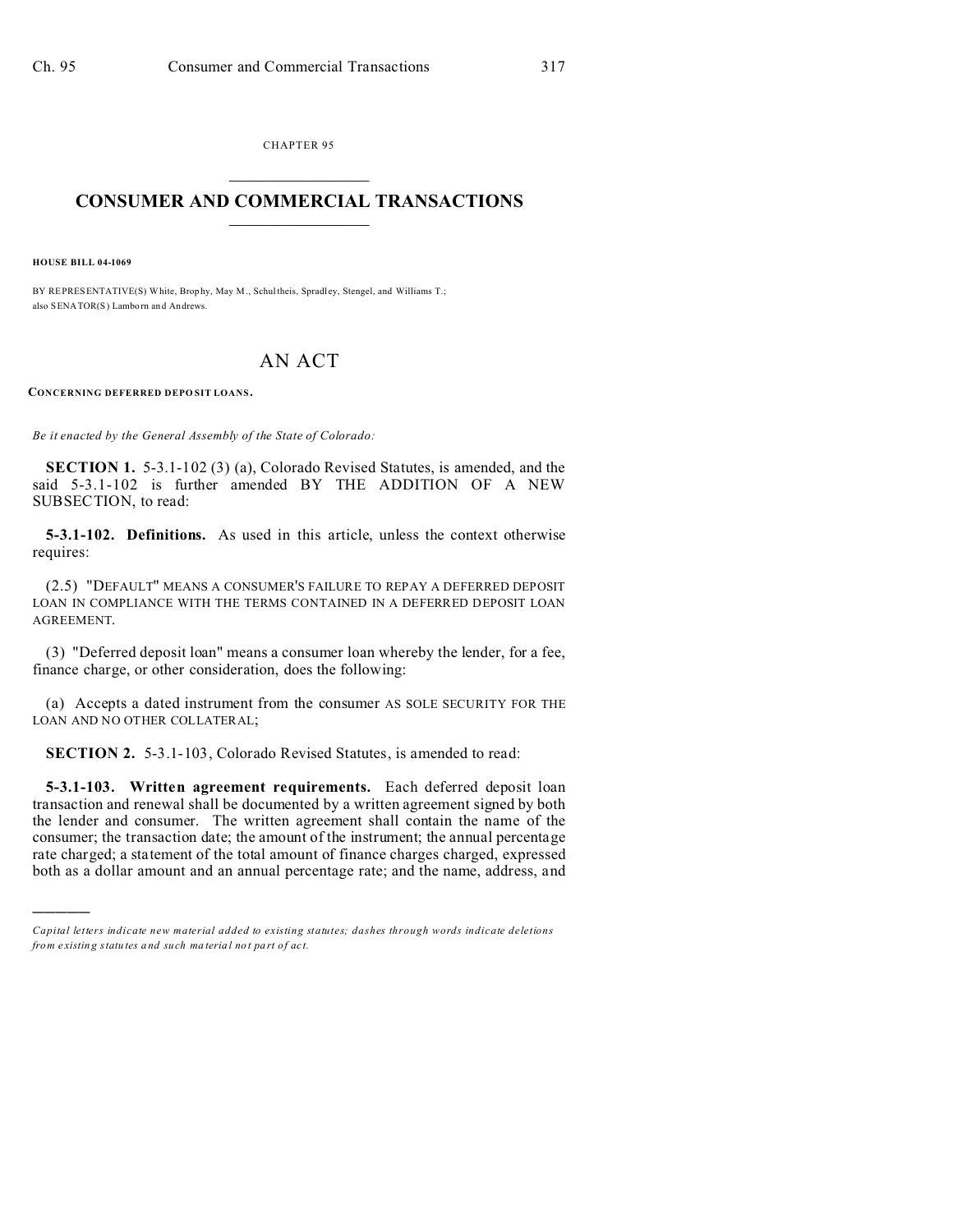telephone number of any agent or arranger involved in the transaction. In addition, the written agreement shall include all disclosures required by section 5-3-101 (2). The written agreement shall set a date, not more than forty days after the loan transaction date, upon which the instrument may be deposited or negotiated. THERE SHALL BE NO MINIMUM LOAN TERM OR MINIMUM FINANCE CHARGE. THE MAXIMUM LOAN TERM SHALL NOT BE MORE THAN FORTY DAYS AFTER THE LOAN TRANSACTION DATE, AND THE MAXIMUM FINANCE CHARGE SHALL NOT EXCEED THE FINANCE CHARGE SET FORTH IN SECTION 5-3.1-105. THE DUE DATE SHALL BE SET ON OR AFTER THE CONSUMER'S NEXT PAYDAY OR THE DATE THE CONSUMER IS SCHEDULED TO RECEIVE BENEFITS, A COMMISSION, OR ANY OTHER PAYMENT; OR AFTER AN INCOME EVENT FOR THE CONSUMER UNLESS THE CONSUMER VOLUNTARILY REQUESTS A SHORTER LOAN TERM, THE CONSUMER'S REQUEST IS DOCUMENTED IN A WRITTEN STATEMENT SIGNED AND DATED BY THE CONSUMER AND IS SEPARATE FROM THE LOAN AGREEMENT, THE WRITTEN STATEMENT IS RETAINED BY THE LENDER, AND THE LOAN CANNOT BE RENEWED AND SHALL BE PAID IN CASH OR ITS EQUIVALENT. A LENDER MAY HOLD AN INSTRUMENT AND DELAY COMPLETION OF THE TRANSACTION BEYOND THE LOAN DUE DATE WITHOUT ANYADDITIONAL WRITTEN AGREEMENT OR NEW DISCLOSURE, BUT THE LENDER MAY NOT CHARGE ANY ADDITIONAL FEES FOR HOLDING THE INSTRUMENT OR DELAYING THE COMPLETION OF THE TRANSACTION.

**SECTION 3.** 5-3.1-106 (1), Colorado Revised Statutes, is amended to read:

**5-3.1-106. Maximum loan amount - right to rescind.** (1) A lender shall not lend an amount greater than five hundred dollars nor shall the amount financed exceed five hundred dollars BY ANY ONE LENDER at any time to a consumer. No instrument held as a result of a deferred deposit loan shall exceed five hundred seventy-five dollars.

**SECTION 4.** 5-3.1-108 (3), Colorado Revised Statutes, is amended to read:

**5-3.1-108. Renewal.** (3) A transaction is completed when the lender presents the instrument for payment or the consumer redeems the instrument by paying the full amount of the instrument to the holder. Once the consumer has completed the deferred deposit transaction, the consumer may enter into a new deferred deposit agreement with the lender. IF THE CONSUMER'S INSTRUMENT IS DISHONORED BY THE PAYOR FINANCIAL INSTITUTION AFTER THE TRANSACTION IS COMPLETE AND, BEFORE THE LENDER RECEIVES A NOTICE OF DISHONOR, THE LENDER MAKES A NEW LOAN THAT DOES NOT EXCEED THE MAXIMUM ALLOWABLE LOAN, THE LENDER SHALL NOT BE IN VIOLATION OF THE MAXIMUM LOAN AMOUNT PROVISIONS IN SECTION 5-3.1-106.

**SECTION 5.** 5-3.1-109, Colorado Revised Statutes, is amended to read:

**5-3.1-109. Form of loan proceeds.** A lender may pay the proceeds from a deferred deposit loan to the consumer in the form of a business instrument, money order, or cash, STORED VALUE CARD, INTERNET TRANSFER, OR AUTHORIZED AUTOMATED CLEARINGHOUSE TRANSACTION. The consumer shall not be charged an additional finance charge or fee for cashing the lender's business instrument OR FOR NEGOTIATING FORMS OF LOAN PROCEEDS OTHER THAN CASH.

**SECTION 6.** 5-3.1-112, Colorado Revised Statutes, is amended to read: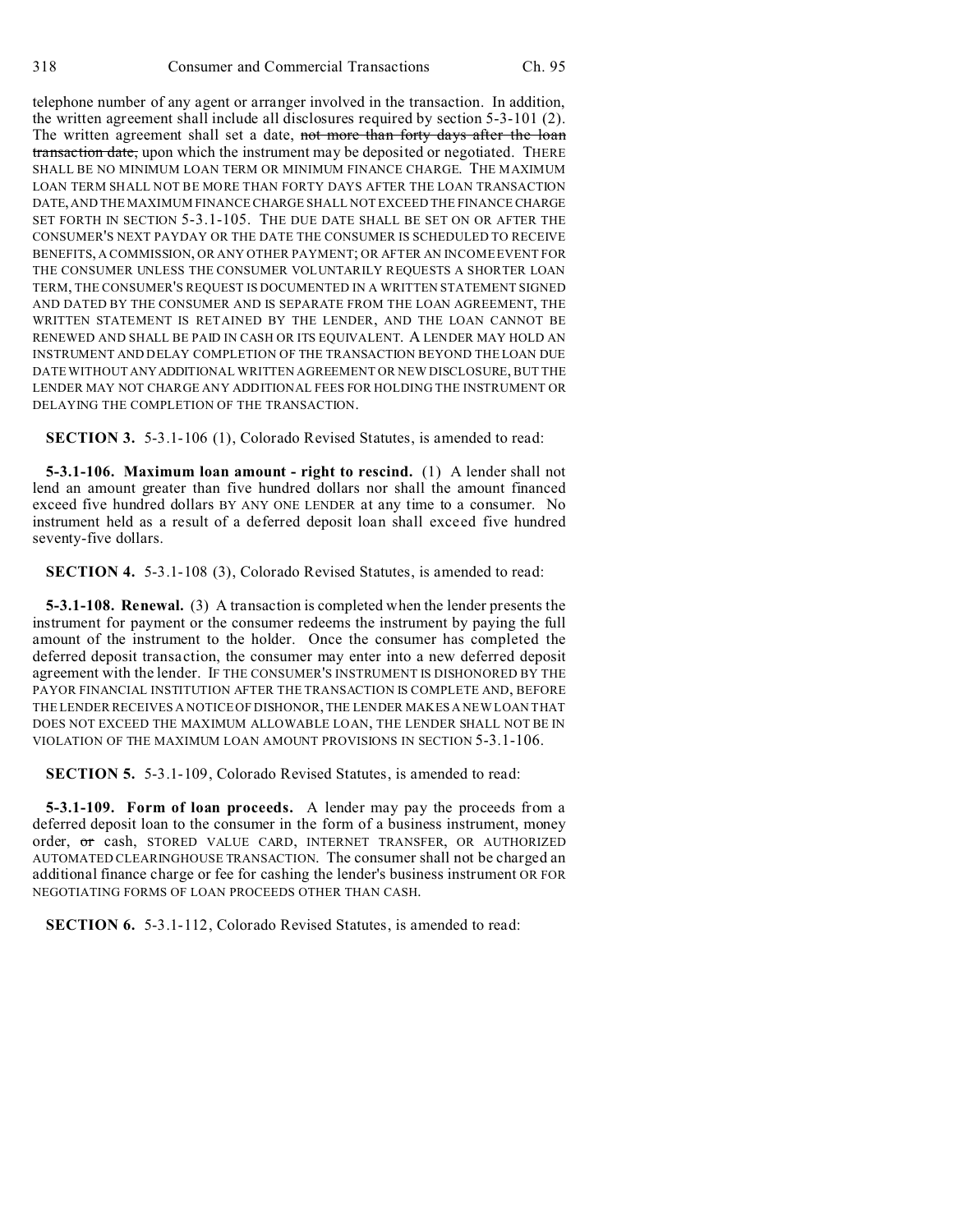**5-3.1-112. Authorized dishonored instrument charge.** If an instrument held by a lender as a result of a deferred deposit loan is returned UNPAID to the lender from a payor financial institution due to insufficient funds, a closed account, or a stop-payment order, OR ANY OTHER REASON, NOT INCLUDING A BANK ERROR, the lender shall have the right to exercise all civil means authorized by law to collect the face value of the instrument; except that the provisions and remedies of section 13-21-109, C.R.S., are not applicable to any deferred deposit loan. In addition, the lender may contract for and collect  $\alpha$  ONE returned instrument charge FOR EACH DEFERRED DEPOSIT LOAN, not to exceed twenty-five dollars, plus court costs and reasonable attorney fees as awarded by a court and incurred as a result of the default. However, such attorney fees shall not exceed the loan amount. The lender shall not collect any other fees as a result of default. A returned instrument charge shall not be allowed if the loan proceeds instrument is dishonored by the financial institution or the consumer places a stop-payment order due to forgery or theft.

**SECTION 7.** 5-3.1-118 (2), Colorado Revised Statutes, is amended, and the said 5-3.1-118 is further amended BY THE ADDITION OF A NEW SUBSECTION, to read:

**5-3.1-118. Denial of license - discipline.** (2) (a) If the administrator finds that a lender has violated the code, articles 1 to 9 of this title, the administrator shall notify the lender IN WRITING of such violations and the actions the lender must take to cure the violations. The administrator shall allow the lender thirty days AFTER THE POSTMARK DATE OF THE NOTICE, OR THE DATE OF DELIVERY IF NOT MAILED, to cure the violations before taking disciplinary action in accordance with subsection (1) of this section. If the administrator determines that such lender has performed such actions contained in such notice, the lender shall not be liable for the violations that have been cured.

(b) This subsection (2) shall not apply if the lender  $k$ nowingly violated the code, articles 1 to 9 of this title, IN A REPEATED OR WILLFUL MANNER.

(c) IF AN ALLEGED VIOLATION OF THE CODE, ARTICLES 1 TO 9 OF THIS TITLE, IS THE RESULT OF A BONA FIDE CLERICAL OVERSIGHT OR COMPUTER-BASED ERROR AND NOT THE PRODUCT OF THE LENDER'S ESTABLISHED LENDING PRACTICES, AND THE ALLEGED VIOLATION CAN BE CORRECTED WITHOUT MATERIAL CHANGE TO THE TERMS AND CONDITIONS OF A CONSUMER'S LOAN, THE LENDER SHALL HAVE THIRTY DAYS AFTER THE POSTMARK DATE OF THE NOTICE, OR THE DATE OF DELIVERY IF NOT MAILED, TO CURE THE ALLEGED VIOLATION WITHOUT INCURRING ANY FINE OR PENALTY OR ANY REQUIRED REFUND OF ANY FINANCE CHARGES ASSOCIATED WITH THE ALLEGED VIOLATION. NOTHING IN THIS SUBSECTION (2) SHALL EXEMPT A LENDER FROM MAKING REQUIRED REFUNDS IF THE VIOLATION RESULTED IN AN OVERCHARGE OR EXCESS CHARGE TO THE CONSUMER.

A LENDER SHALL HAVE NINETY DAYS TO COMPLY WITH ANY RULE, INTERPRETATION, OR OPINION OF THE ADMINISTRATOR THAT REQUIRES A LENDER TO IMPLEMENT NEW POLICIES OR PROCEDURES THAT INVOLVE THE REPRINTING OF THE LENDER'S FORMS TO INCLUDE NEW DISCLOSURES, OR THAT REQUIRES THE LENDER TO REVISE EXISTING COMPUTER PROGRAMS OR ADD NEW COMPUTER PROGRAMS TO COMPLY WITH THE RULE, INTERPRETATION, OR OPINION. DURING THE NINETY-DAY PERIOD, THE ADMINISTRATOR SHALL NOT DEEM THE LENDER TO BE IN VIOLATION OF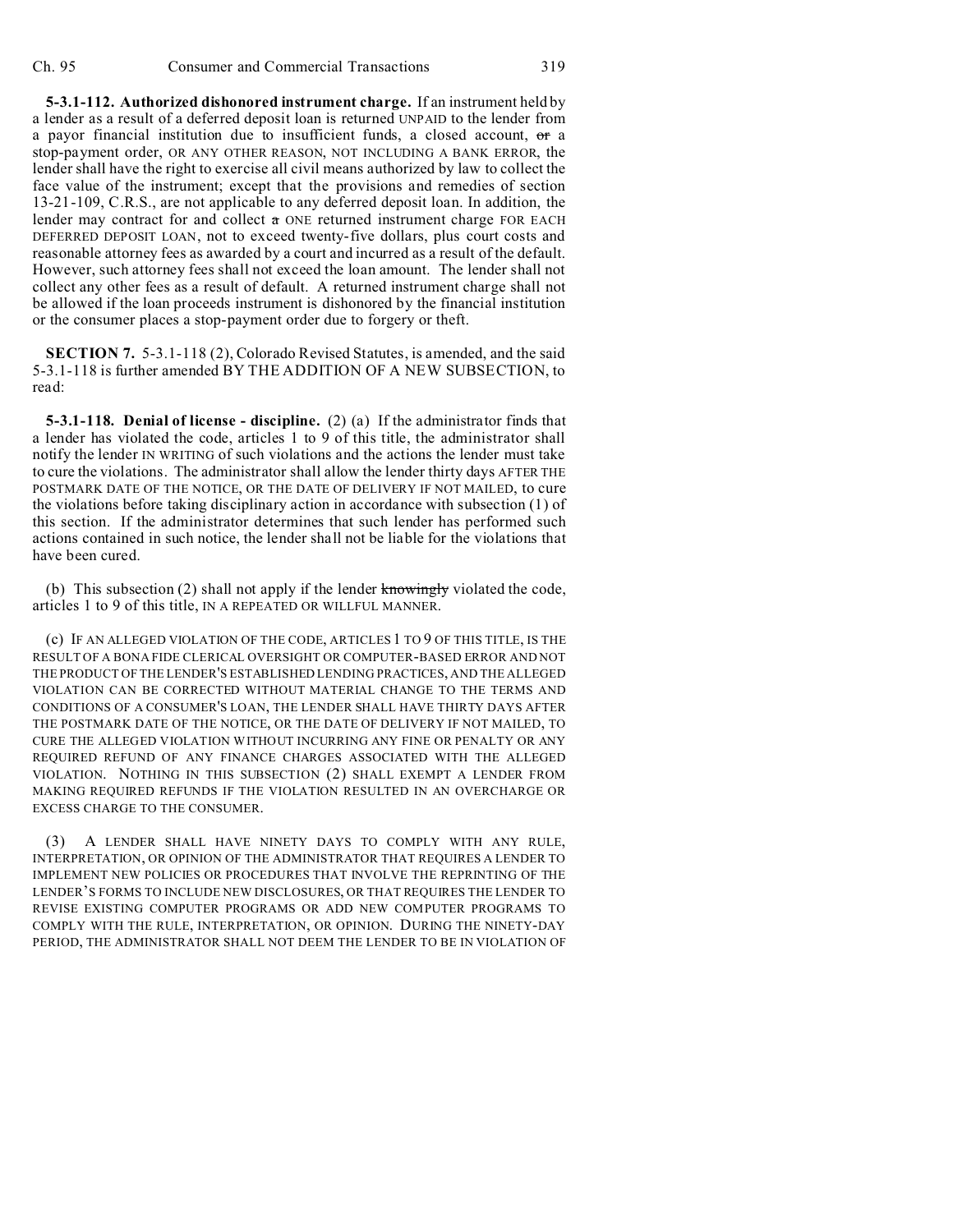ARTICLES 1 TO 9 OF THIS TITLE FOR NONCOMPLIANCE WITH THE NEW RULE, INTERPRETATION, OR OPINION.

**SECTION 8.** Article 3.1 of title 5, Colorado Revised Statutes, is amended BY THE ADDITION OF A NEW SECTION to read:

**5-3.1-122. Unconscionability.** (1) IN APPLYING THE PROVISIONS OF SECTIONS 5-5-109 AND 5-6-112 TO THE ACTIONS OF A LENDER, CONSIDERATION SHALL BE GIVEN TO THE FOLLOWING, AMONG OTHER FACTORS:

(a) THE FINANCIAL BENEFITS OF THE LOAN TO THE CONSUMER AND THE LEVEL OF RISK INCURRED BY THE LENDER IN EXTENDING CREDIT;

(b) THE ABSENCE OF COLLATERAL OTHER THAN THE INSTRUMENT EXECUTED BY THE CONSUMER PAYABLE TO THE LENDER;

(c) THE RELATION BETWEEN THE AMOUNT AND TERMS OF CREDIT GRANTED AND THE COST OF MAKING THE LOAN.

(2) A LENDER SHALL REQUIRE A CONSUMER TO FILL OUT A LOAN APPLICATION AT LEAST ONCE IN EACH TWELVE-MONTH PERIOD OF TIME AND SHALL MAINTAIN THIS APPLICATION ON FILE. THE APPLICATION SHALL BE SIGNED AND DATED BY THE CONSUMER.

(3) (a) A LENDER SHALL REQUIRE THE CONSUMER TO PROVIDE A PAY STUB OR OTHER EVIDENCE OF INCOME AT LEAST ONCE EACH TWELVE-MONTH PERIOD. SUCH EVIDENCE SHALL NOT BE OVER FORTY-FIVE DAYS OLD WHEN PRESENTED. IF A LENDER REQUIRES A CONSUMER TO PRESENT A BANK STATEMENT TO SECURE A LOAN, THE LENDER SHALL ALLOW THE CONSUMER TO DELETE FROM THE STATEMENT THE INFORMATION REGARDING TO WHOM THE DEBITS LISTED ON THE STATEMENT WERE PAYABLE.

(b) IF THE AMOUNT BORROWED IS NOT MORE THAN TWENTY-FIVE PERCENT OF THE CONSUMER'S MONTHLY GROSS INCOME AND BENEFITS, AS EVIDENCED BY A PAYCHECK STUB OR OTHERWISE SUBSTANTIATED, A LENDER SHALL NOT BE OBLIGATED TO INVESTIGATE THE CONSUMER'S CONTINUED DEBT POSITION, AND THE CONSUMER'S ABILITY TO REPAY THE LOAN NEED NOT BE FURTHER DEMONSTRATED.

(4) IF A LENDER COMPLIES WITH THE REQUIREMENTS OF SUBSECTIONS (2) AND (3) OF THIS SECTION, AND THE DEFERRED DEPOSIT LOAN OTHERWISE COMPLIES WITH THIS ARTICLEANDOTHER APPLICABLE LAW, NEITHER THE CONSUMER'S INABILITY TO REPAY THE LOAN NOR THE LENDER'S DECISION TO OBTAIN OR NOT OBTAIN ADDITIONAL INFORMATION CONCERNING THE CONSUMER'S CREDITWORTHINESS SHALL BE CAUSE TO DETERMINE THAT A LOAN IS UNCONSCIONABLE.

**SECTION 9.** Article 3.1 of title 5, Colorado Revised Statutes, is amended BY THE ADDITION OF A NEW SECTION to read:

**5-3.1-123. Use of multiple agreements for deferred deposit loans.** IF A CONSUMER OBTAINS A DEFERRED DEPOSIT LOAN VOLUNTARILY AND SEPARATELY FROM HIS OR HER SPOUSE AND THE CONSUMER'S ACTION IS DOCUMENTED IN WRITING,